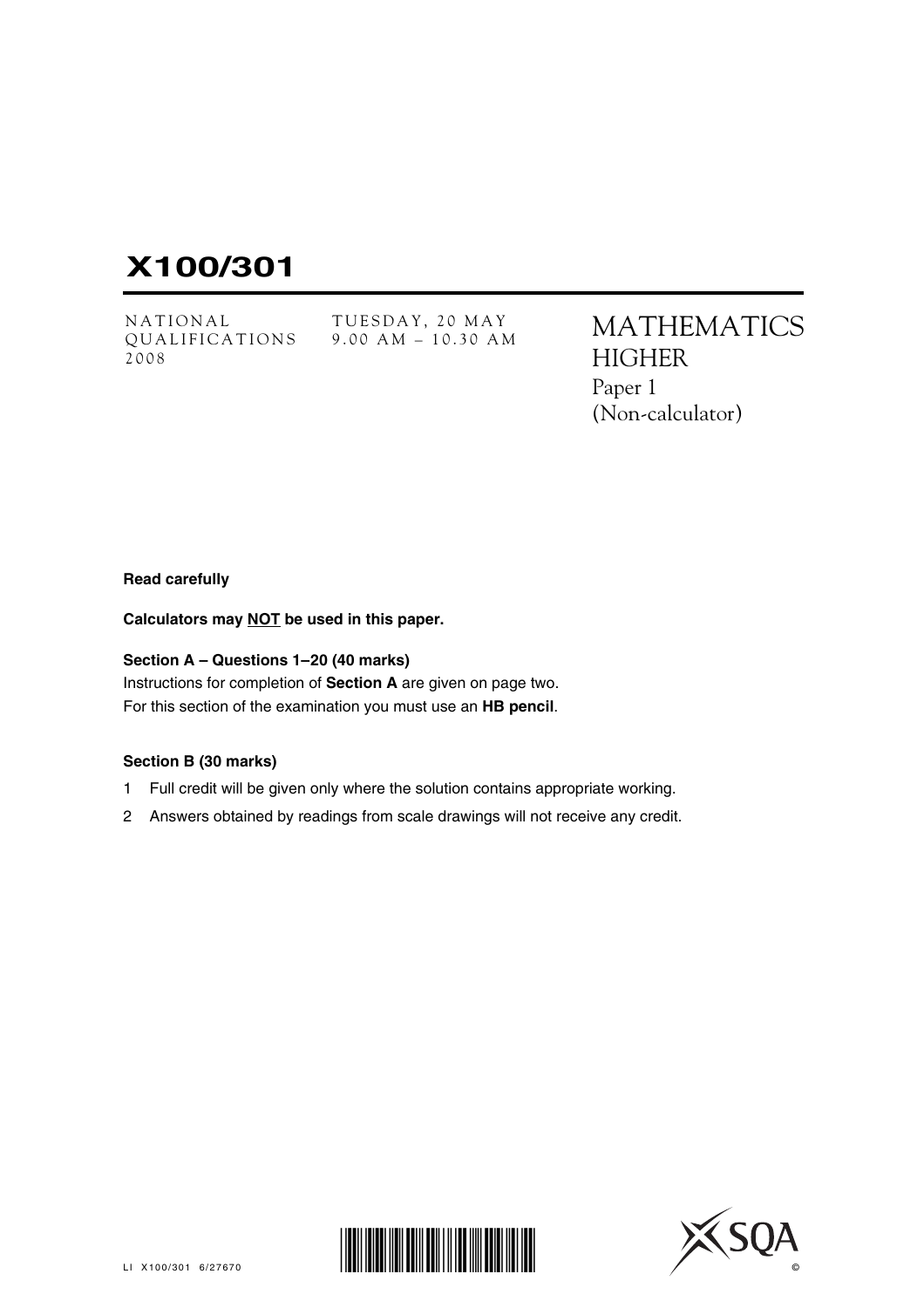# **Read carefully**

- 1 Check that the answer sheet provided is for **Mathematics Higher (Section A)**.
- 2 For this section of the examination you must use an **HB pencil** and, where necessary, an eraser.
- 3 Check that the answer sheet you have been given has **your name**, **date of birth**, **SCN** (Scottish Candidate Number) and **Centre Name** printed on it. Do not change any of these details.
- 4 If any of this information is wrong, tell the Invigilator immediately.
- 5 If this information is correct, **print** your name and seat number in the boxes provided.
- 6 The answer to each question is **either** A, B, C or D. Decide what your answer is, then, using your pencil, put a horizontal line in the space provided (see sample question below).
- 7 There is **only one correct** answer to each question.
- 8 Rough working should **not** be done on your answer sheet.
- 9 At the end of the exam, put the **answer sheet for Section A inside the front cover of your answer book**.

# **Sample Question**

A curve has equation  $y = x^3 - 4x$ .

What is the gradient at the point where  $x = 2$ ?

A 8 B 1  $C = 0$  $D -4$ 

The correct answer is **A—**8. The answer **A** has been clearly marked in **pencil** with a horizontal line (see below).



# **Changing an answer**

If you decide to change your answer, carefully erase your first answer and using your pencil, fill in the answer you want. The answer below has been changed to **D**.

$$
\begin{array}{ccccccccc}\nA & B & C & D & \mathbb{I} \\
\hline\nC & \mathbb{I} & \mathbb{I} & \mathbb{I}\n\end{array}
$$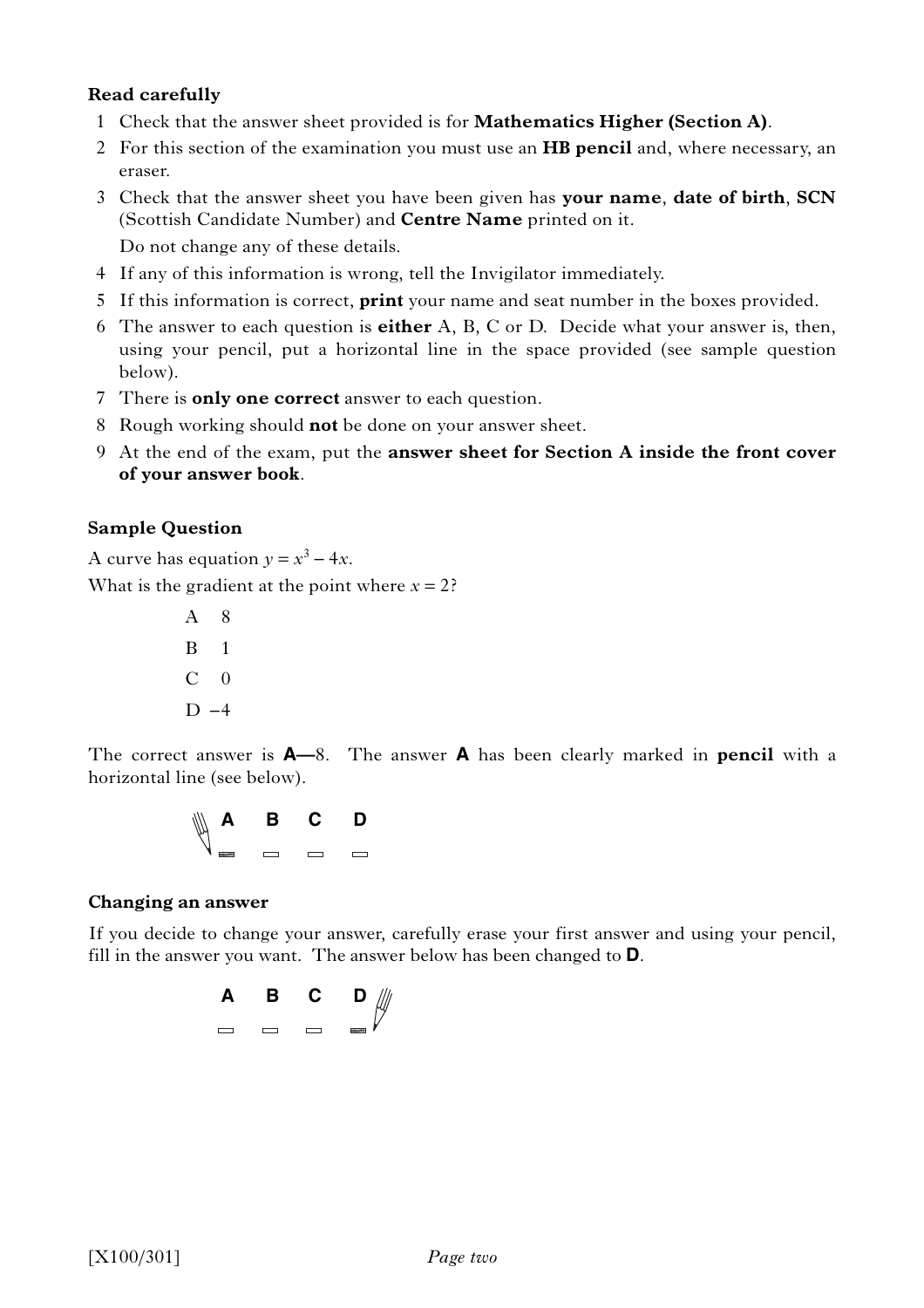### **FORMULAE LIST**

# **Circle:**

The equation  $x^2 + y^2 + 2gx + 2fy + c = 0$  represents a circle centre  $(-g, -f)$  and radius  $\sqrt{g^2 + f^2 - c}$ . The equation  $(x - a)^2 + (y - b)^2 = r^2$  represents a circle centre  $(a, b)$  and radius *r*.

**Scalar Product:**  $\mathbf{a} \cdot \mathbf{b} = |\mathbf{a}| |\mathbf{b}| \cos \theta$ , where  $\theta$  is the angle between  $\mathbf{a}$  and  $\mathbf{b}$ 

or 
$$
\boldsymbol{a}.\boldsymbol{b} = a_1b_1 + a_2b_2 + a_3b_3
$$
 where  $\boldsymbol{a} = \begin{pmatrix} a_1 \\ a_2 \\ a_3 \end{pmatrix}$  and  $\boldsymbol{b} = \begin{pmatrix} b_1 \\ b_2 \\ b_3 \end{pmatrix}$ .

**Trigonometric formulae:**  
\n
$$
\sin (A \pm B) = \sin A \cos B \pm \cos A \sin B
$$
\n
$$
\cos (A \pm B) = \cos A \cos B \mp \sin A \sin B
$$
\n
$$
\sin 2A = 2\sin A \cos A
$$
\n
$$
\cos 2A = \cos^2 A - \sin^2 A
$$
\n
$$
= 2\cos^2 A - 1
$$
\n
$$
= 1 - 2\sin^2 A
$$

**Table of standard derivatives:**

| f(x)      | f'(x)         |
|-----------|---------------|
| sin ax    | a cos ax      |
| $\cos ax$ | $-a$ sin $ax$ |

**Table of standard integrals:**

| f(x)      | f(x) dx                   |
|-----------|---------------------------|
| sin $ax$  | $-\frac{1}{a}\cos ax + C$ |
| $\cos ax$ | $\frac{1}{a}\sin ax + C$  |

**[Turn over**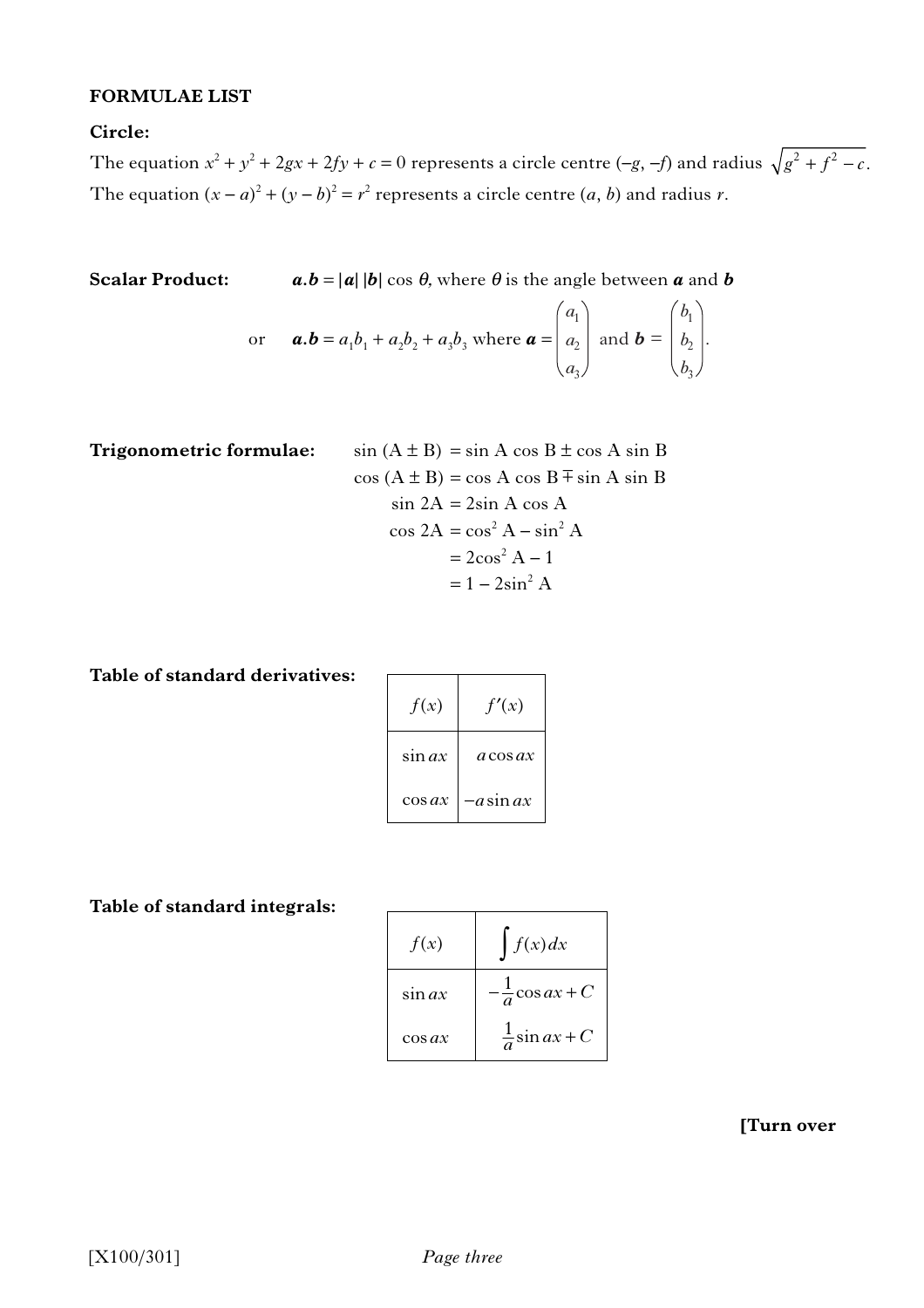# **SECTION A**

#### **ALL questions should be attempted.**

**1.** A sequence is defined by the recurrence relation

 $u_{n+1} = 0.3u_n + 6$  with  $u_{10} = 10$ .

What is the value of  $u_{12}$ ?

- A 6.6
- B 7.8
- C 8.7
- D 9.6
- **2.** The *x*-axis is a tangent to a circle with centre  $(-7, 6)$  as shown in the diagram.



What is the equation of the circle?

A 
$$
(x+7)^2 + (y-6)^2 = 1
$$

- B  $(x+7)^2 + (y-6)^2 = 49$
- C  $(x-7)^2 + (y+6)^2 = 36$
- D  $(x+7)^2 + (y-6)^2 = 36$

3. The vectors 
$$
\boldsymbol{u} = \begin{pmatrix} k \\ -1 \\ 1 \end{pmatrix}
$$
 and  $\boldsymbol{v} = \begin{pmatrix} 0 \\ 4 \\ k \end{pmatrix}$  are perpendicular.

What is the value of *k*?

- A 0
- B 3
- $C \quad 4$
- D 5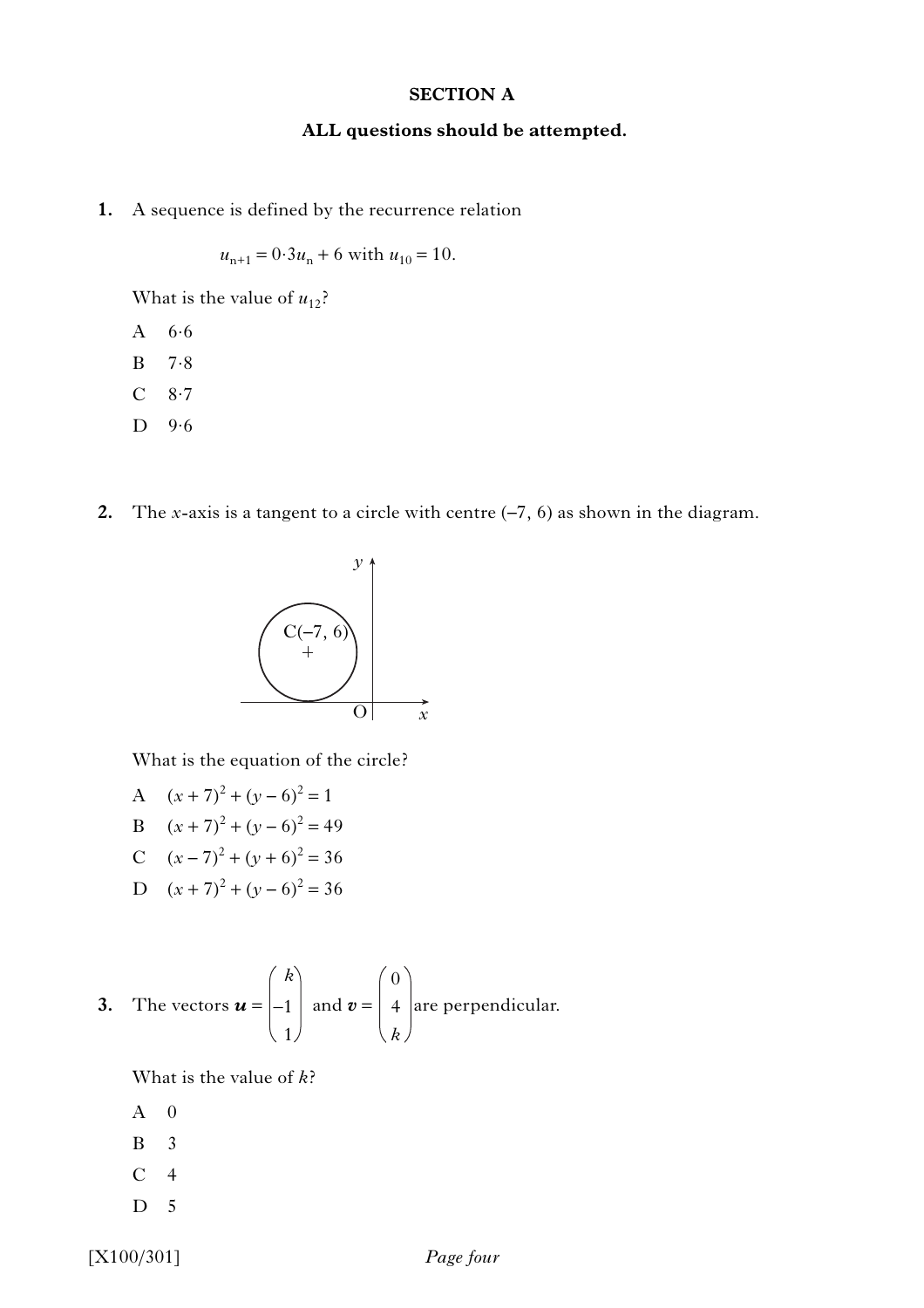**4.** A sequence is generated by the recurrence relation  $u_{n+1} = 0.4u_n - 240$ . What is the limit of this sequence as  $n \to \infty$ ?

A – 800

- B 400
- C 200
- D 400
- **5.** The diagram shows a circle, centre (2, 5) and a tangent drawn at the point (7, 9). What is the equation of this tangent?



A 
$$
y-9=-\frac{5}{4}(x-7)
$$

B 
$$
y + 9 = -\frac{4}{5}(x + 7)
$$

C 
$$
y-7 = \frac{4}{5}(x-9)
$$

D 
$$
y + 9 = \frac{5}{4}(x + 7)
$$

**[Turn over**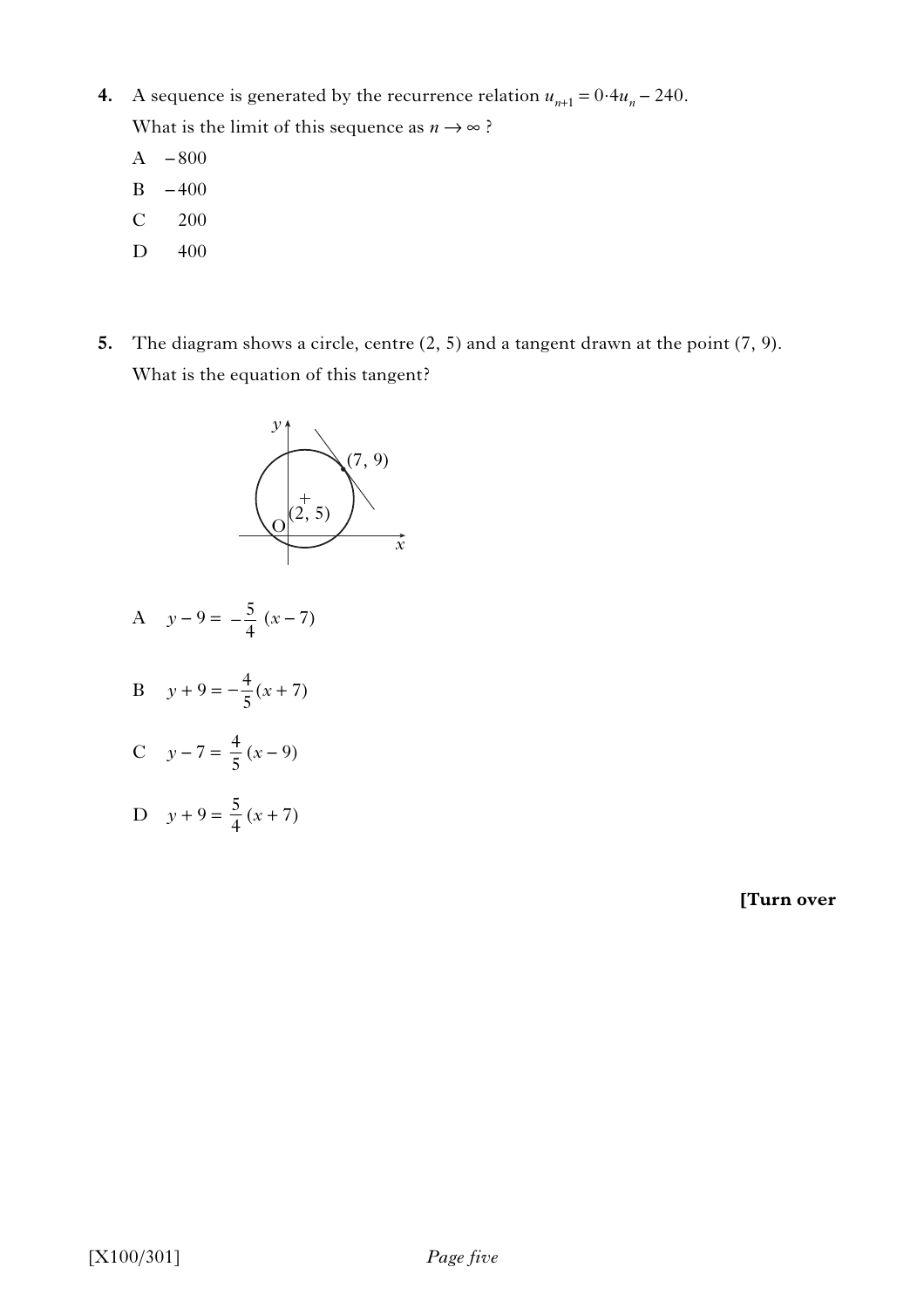**6.** What is the solution of the equation  $2\sin x - \sqrt{3} = 0$  where  $\frac{\pi}{2} \le x \le \pi$ ?

A 
$$
\frac{\pi}{6}
$$
  
B  $\frac{2\pi}{3}$   
C  $\frac{3\pi}{4}$   
D  $\frac{5\pi}{6}$ 

**7.** The diagram shows a line L; the angle between L and the positive direction of the *x*-axis is 135°, as shown.



What is the gradient of line L?

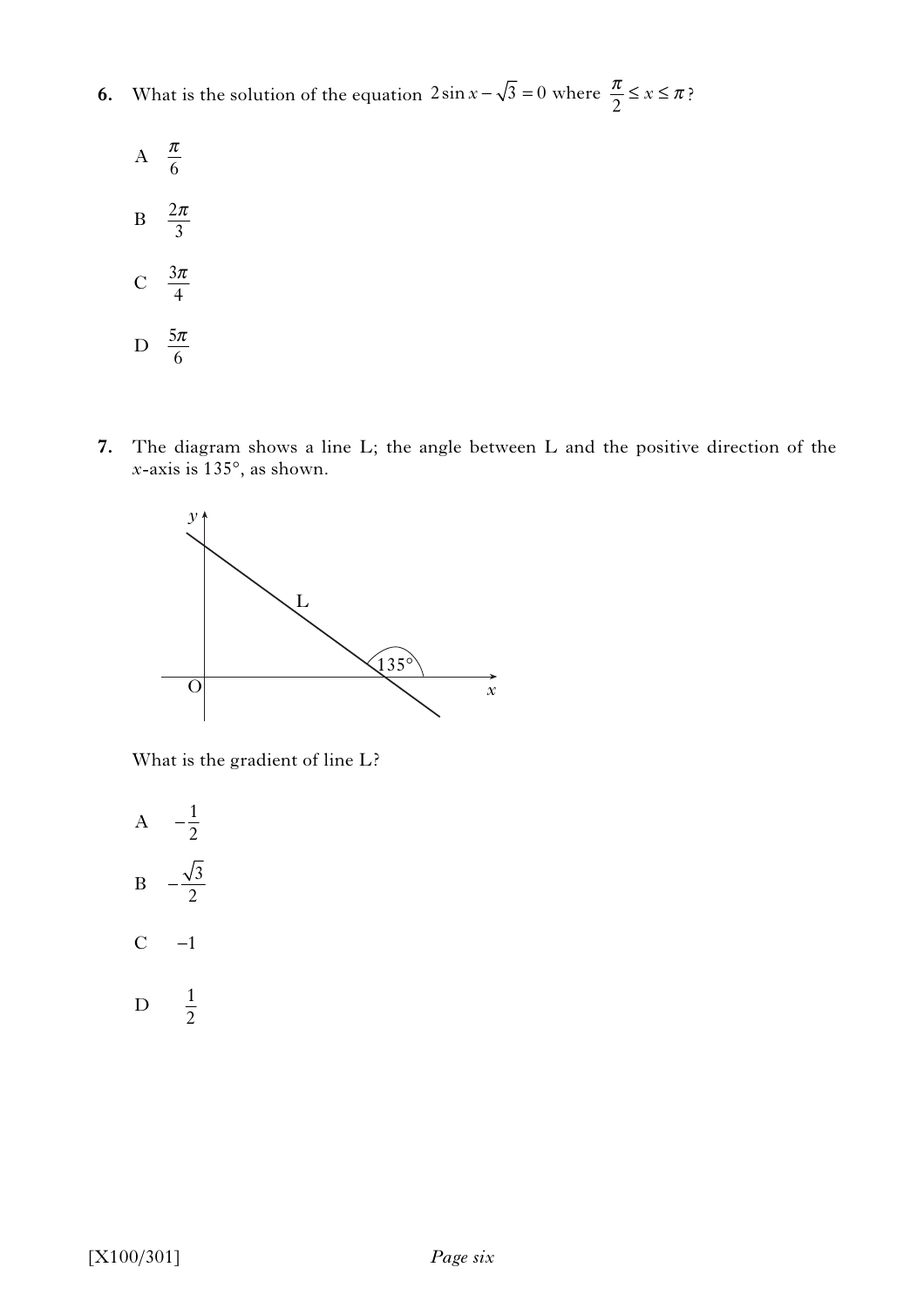**8.** The diagram shows part of the graph of a function with equation  $y = f(x)$ .



Which of the following diagrams shows the graph with equation  $y = -f(x - 2)$ ?

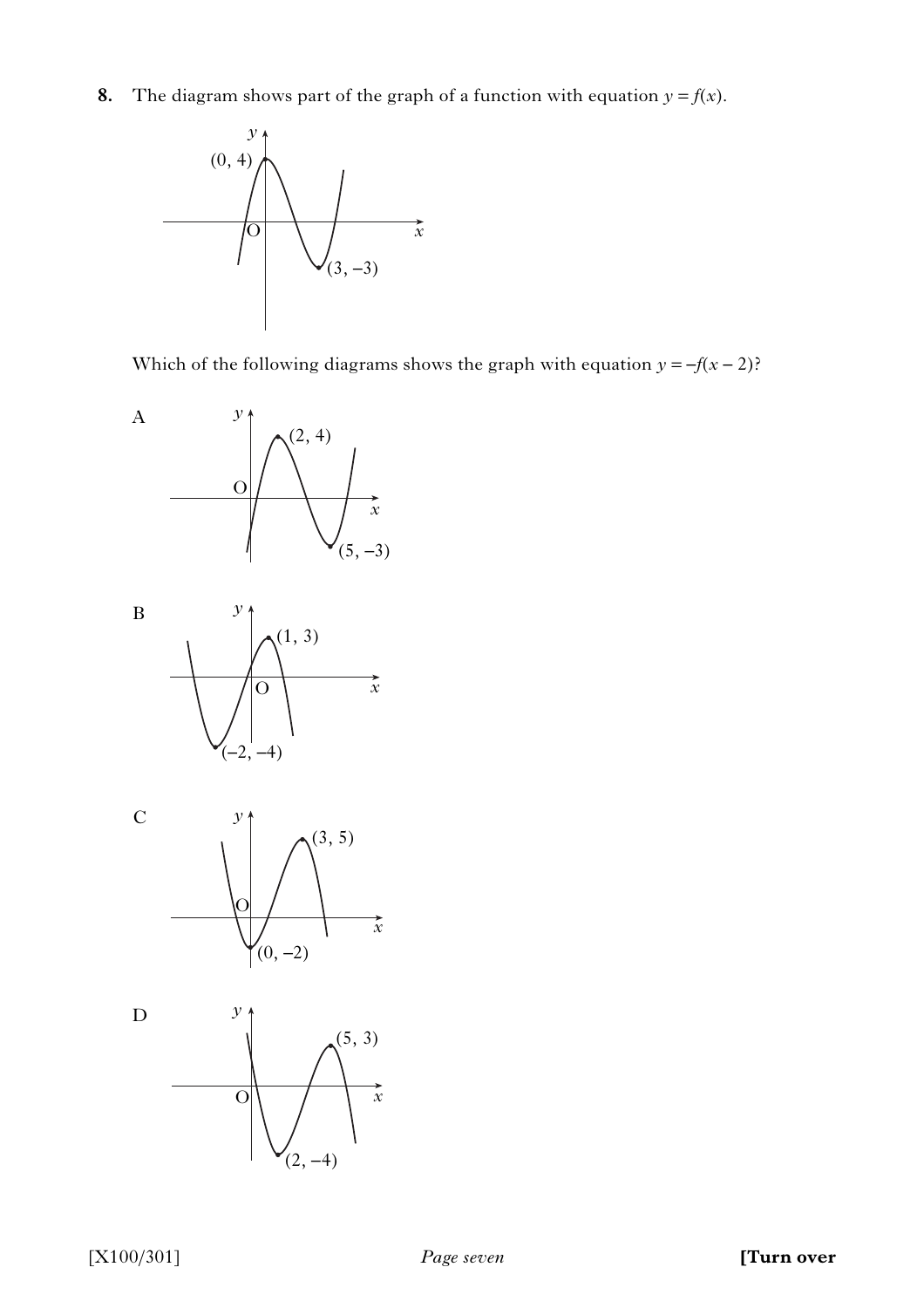- **9.** Given that  $0 \le a \le \frac{\pi}{2}$  and  $\sin a = \frac{3}{5}$ , find an expression for  $\sin(x + a)$ .
	- A  $\sin x + \frac{3}{5}$ B  $\frac{4}{5}$ sin x +  $\frac{3}{5}$ cos x
	- $C \frac{3}{5} \sin x \frac{4}{5} \cos x$
	- D  $\frac{2}{5}$ sin x  $\frac{3}{5}$ cos x
- **10.** Here are two statements about the roots of the equation  $x^2 + x + 1 = 0$ :
	- (1) the roots are equal;
	- (2) the roots are real.
	- Which of the following is true?
	- A Neither statement is correct.
	- B Only statement (1) is correct.
	- C Only statement (2) is correct.
	- D Both statements are correct.
- **11.** E(–2, –1, 4), P(1, 5, 7) and F(7, 17, 13) are three collinear points.
	- P lies between E and F.

What is the ratio in which P divides EF?

- A 1:1
- B 1:2
- C 1:4
- D 1:6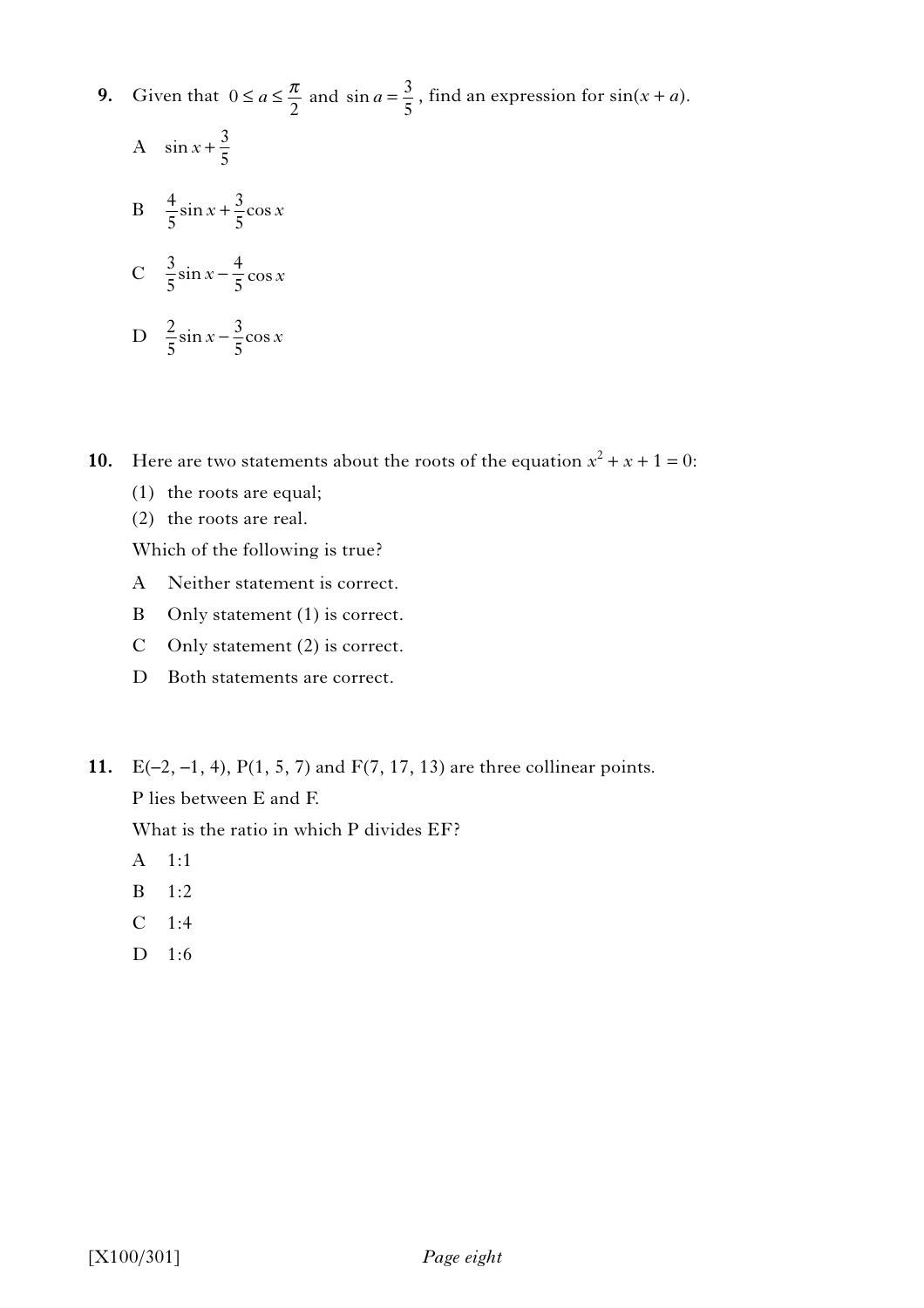**12.** In the diagram RSTU, VWXY represents a cuboid.  $\overrightarrow{BR}$  represents vector *f*, ST represents vector *g* and SW represents vector *h*. Express VT in terms of  $f$ ,  $g$  and  $h$ .  $\rightarrow$ 



$$
A \quad \overrightarrow{VT} = f + g + h
$$

B 
$$
\overrightarrow{VT} = f - g + h
$$

$$
C \qquad \overrightarrow{VT} = -f + g - h
$$

D 
$$
\overrightarrow{VT} = -f - g + h
$$

**13.** The diagram shows part of the graph of a quadratic function  $y = f(x)$ . The graph has an equation of the form  $y = k(x - a)(x - b)$ .



What is the equation of the graph?

- A  $y = 3(x-1)(x-4)$
- B  $y = 3(x + 1)(x + 4)$
- C  $y = 12(x 1)(x 4)$
- D  $y = 12(x+1)(x+4)$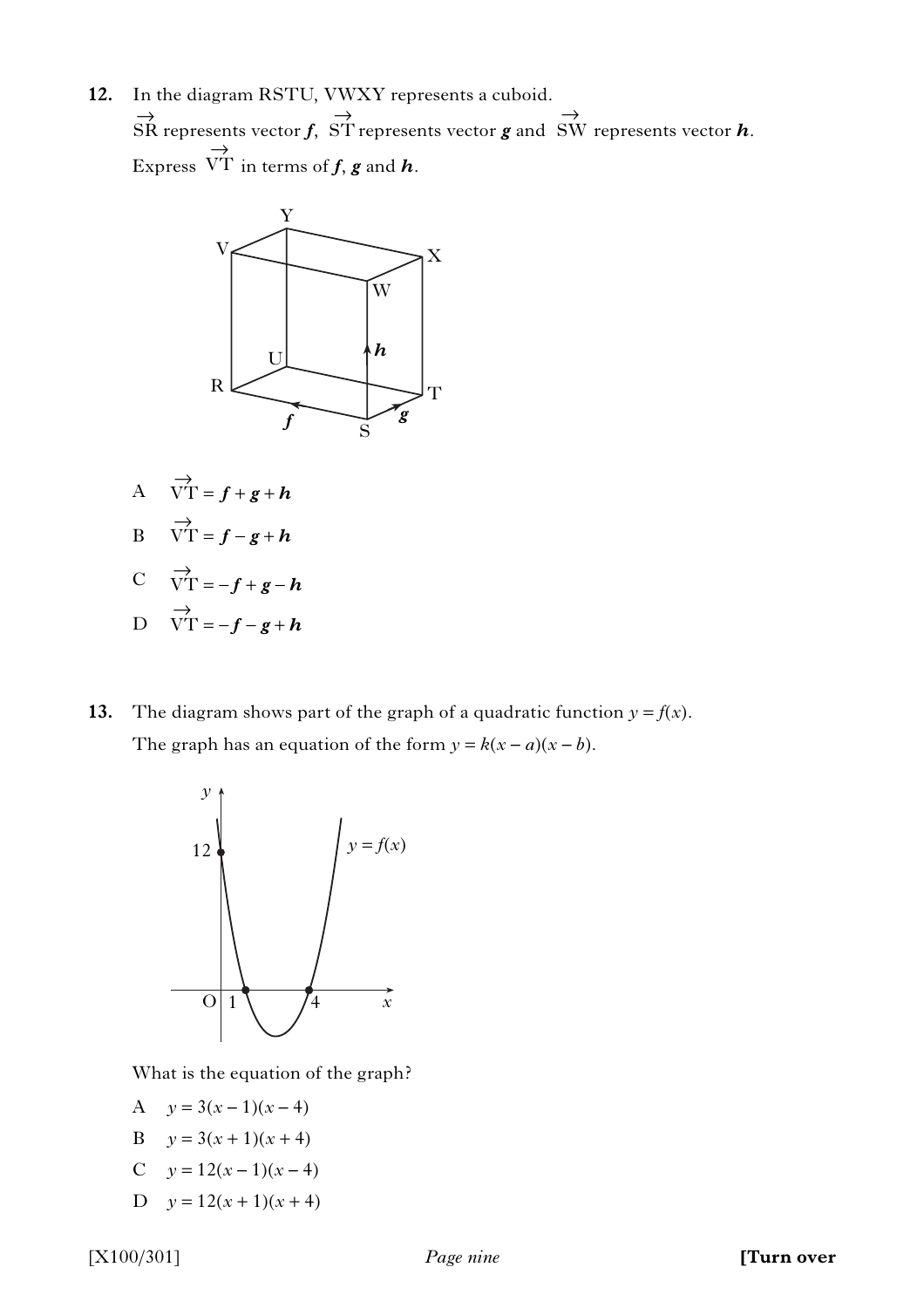- **14.** Find  $\int 4 \sin (2x + 3) dx$ .
	- A  $-4\cos(2x+3) + c$
	- B  $-2\cos(2x+3)+c$
	- C  $4\cos(2x+3) + c$
	- D  $8\cos(2x+3) + c$
- **15.** What is the derivative of  $(x^3 + 4)^2$ ?
	- A  $(3x^2+4)^2$
	- B  $\frac{1}{2} (x^3 + 4)^3$ 3
	- C  $6x^2(x^3 + 4)$
	- D  $2(3x^2+4)^{-1}$

**16.**  $2x^2 + 4x + 7$  is expressed in the form  $2(x + p)^2 + q$ . What is the value of *q*?

- A 5
- B 7
- C 9
- D 11

**17.** A function *f* is given by  $f(x) = \sqrt{9-x^2}$ . What is a suitable domain of *f* ?

- A  $x \ge 3$
- B  $x \leq 3$
- C  $-3 \le x \le 3$
- D  $-9 \le x \le 9$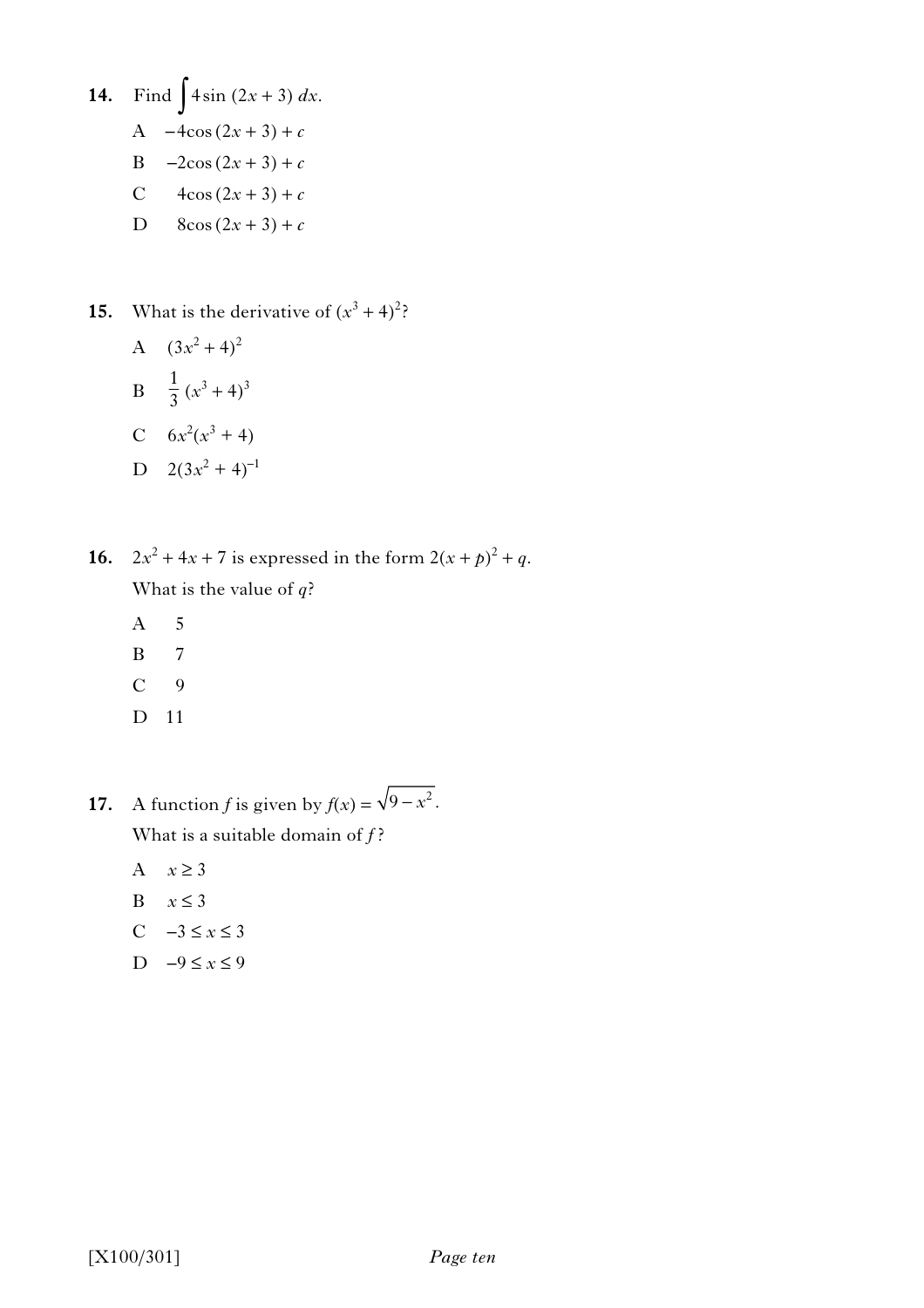- **18.** Vectors *p* and *q* are such that  $|p| = 3$ ,  $|q| = 4$  and  $p \cdot q = 10$ . Find the value of  $q.(p + q)$ .
	- A 0
	- B 14
	- C 26
	- D 28
- **19.** The diagram shows part of the graph whose equation is of the form  $y = 2m^x$ . What is the value of *m*?



**20.** The diagram shows part of the graph of  $y = log_3(x - 4)$ . The point  $(q, 2)$  lies on the graph.



What is the value of *q*?

- A 6
- B 7
- C 8
- D 13

# [*END OF SECTION A*]